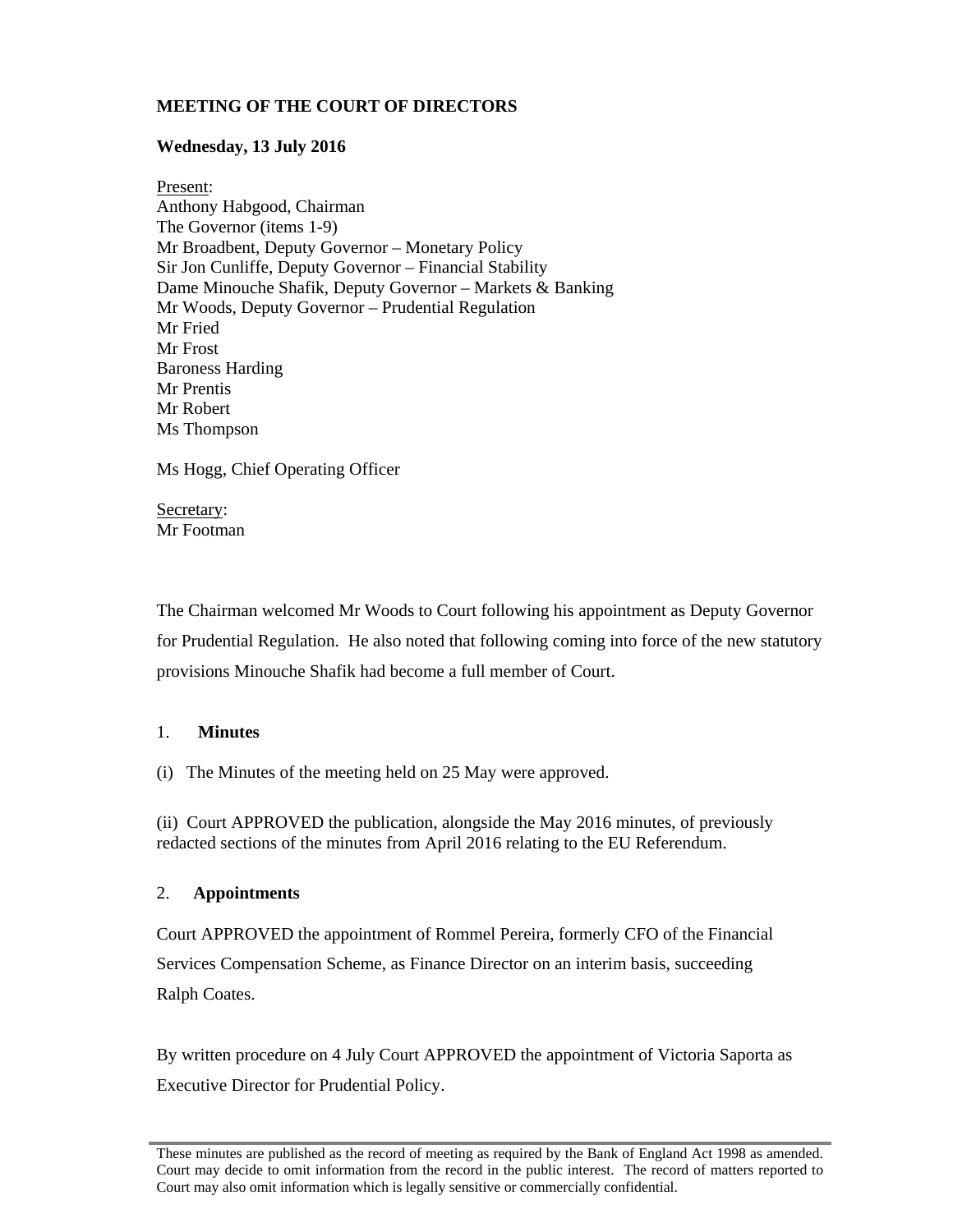## 3. **The National Audit Office**

(Sir Amyas Morse and Nick Bateson)

Following the coming into force of the Bank of England and Financial Services Act, Sir Amyas Morse, the Comptroller and Auditor General (CAG), spoke about the NAO's role in the Bank and its plans for engagement.

The CAG said that the role of the NAO was to help Parliament hold the Executive to account and improve public services. The NAO was independent from the Executive, funded by Parliament and responsible to the Parliamentary Accounts Commission, and it audited virtually the whole of Government. It reported to the Committee of Public Accounts on the economy, efficiency and effectiveness with which Departments had used their resources. In deciding where and what to examine the CAG was entirely independent: in response to a question from Mr Prentis he said that people, including the PAC, could make suggestions, and he would take account of those (and of letters from MPs and whistleblowers), but retained complete discretion as to how to proceed.

A memorandum of understanding had been agreed outlining how the NAO expect to carry out its value for money examinations. Within the Bank, the NAO intended initially to consult Court about a review of the "One Bank" integration of the Bank and the PRA. He was proposing to examine how the two bodies had combined systems, skills and culture and with what results; and he might want to do that more than once. The NAO had done such reviews of transformational change for government and felt that their experience could add value to the Bank.

In relation to the NAO's financial audit role Sir Amyas said that he expected little difficulty. There might be occasions when the NAO would wish to discuss aspects of the audit directly with the Bank's appointed auditor.

Mr Fried asked whether the value to the Bank of the VFM studies would lie in access to retrospective external data, and whether in that case there was an external public sector benchmark. The CAG said that typically a review of a transformation project was forwardlooking, considering whether foundations were being put in place that would support achievement of the organisation's goals. He could not offer value just by commenting on the

These minutes are published as the record of meeting as required by the Bank of England Act 1998 as amended. Court may decide to omit information from the record in the public interest. The record of matters reported to Court may also omit information which is legally sensitive or commercially confidential.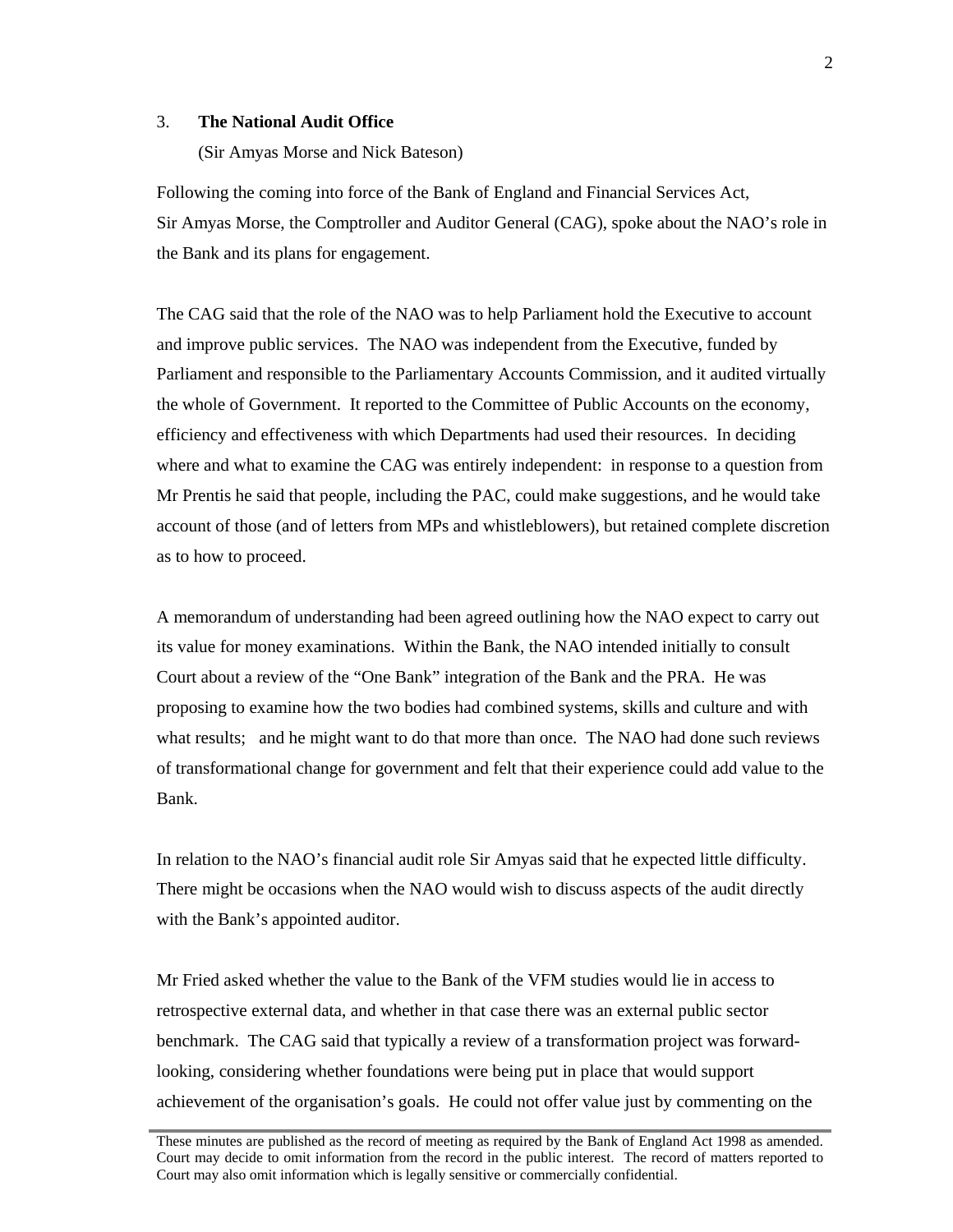past. But the NAO would have examples from government and indeed from its own organisation to share. In response to a question from Mr Frost about the frequency of reports, The CAG said that there would have to be some flexibility but on average he would assume one per year. Mr Prentis asked what would happen if the Bank did not follow a particular recommendation. The CAG said that there were no direct powers. However reports were published and the PAC could make recommendations to government, so there would be some degree of pressure. But between a sophisticated client and the NAO there tended to be a dialogue on recommendations and responses. Mr Robert asked about the mechanics of a review – desk exercise or field work – and the CAG said it would vary but that certainly in relation to the proposed review, which was about cultural change, a lot of contact would be required.

In response to a question from Ms Thompson the CAG said that a typical report would take six months to complete. Dame Minouche Shafik noted that the Bank would be working on its second strategic plan over the coming year and so there could be issues of synchronisation. Sir Amyas said that this was not an unusual situation and plans were often changed while reviews were in progress. At this stage no start date had been agreed for the first review. Sir Jon Cunliffe asked whether the CAG saw information flows as part of the "One Bank" study. The CAG said that he had yet to design the study but thought it would be right to ask whether information systems were coming together and to what effect.

The Chairman and Governor thanked the CAG for his presentation and noted that the next step would be for Court to be consulted about the scope of the proposed study.

### 4. **Report from Remco**

Baroness Harding noted that Remco had agreed remuneration for Ms Saporta on her appointment as Executive Director for Prudential Policy. This would be in line with other Executive Directors.

## 5. **Report from ARCo**

Mr Fried said that the ARCo had met on 4 July and reviewed the outcome of the immediate post referendum contingency planning exercise. The Committee had seen this as a successful project and had congratulated those involved.

These minutes are published as the record of meeting as required by the Bank of England Act 1998 as amended. Court may decide to omit information from the record in the public interest. The record of matters reported to Court may also omit information which is legally sensitive or commercially confidential.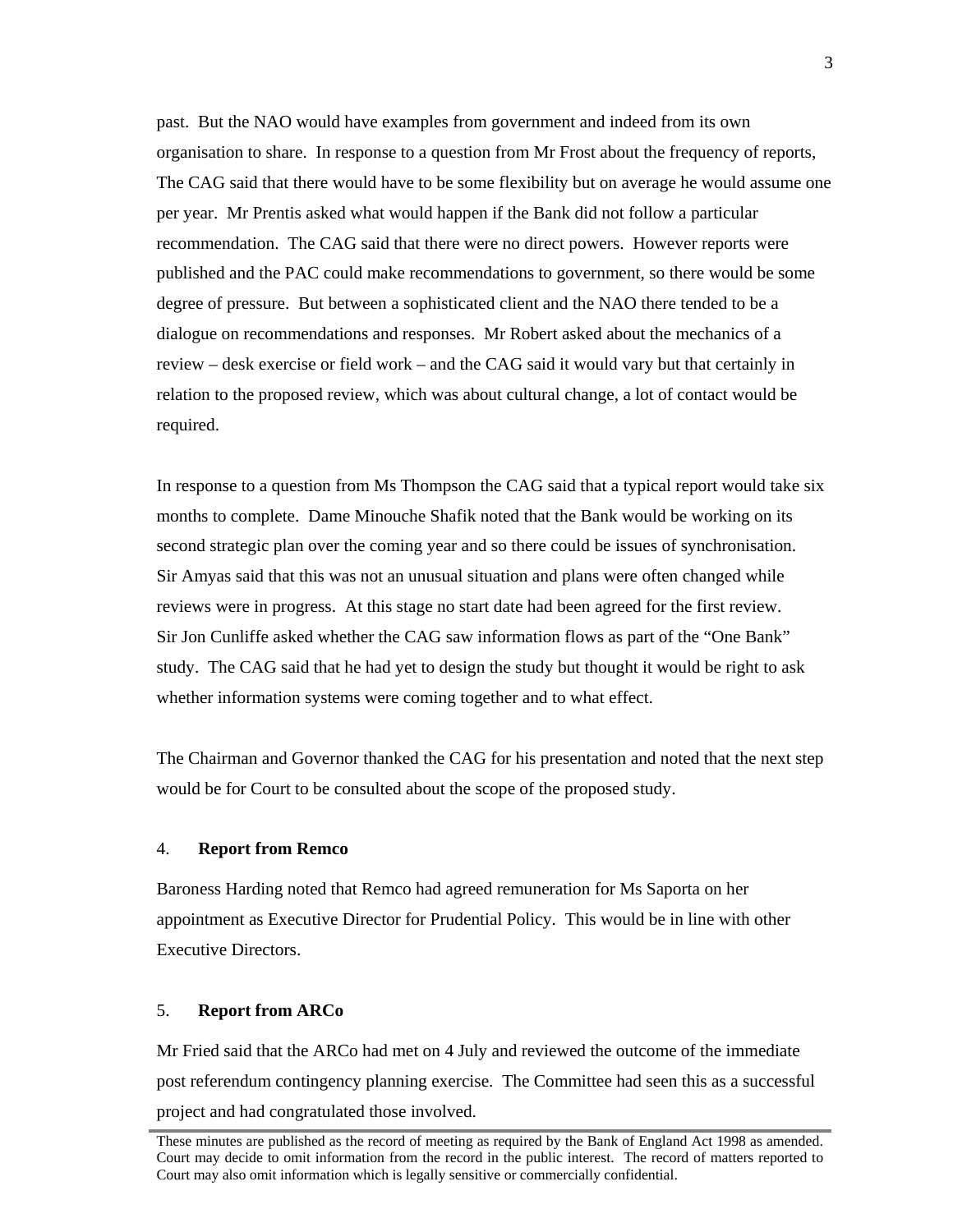The Committee had been briefed on the prioritisation exercise now in train to refocus the Bank's resources in the light of the additional work that would be required to deliver Brexit.

The Committee had again reviewed the latest financial and operational risk reports, and further international responses to the theft from the Bangladesh Bank.

#### 6. **EU Referendum**

The Governor said that, as Court knew, in the run-up to the Referendum the Bank had taken all necessary steps to identify and communicate risks to its objectives. During October 2015 the Bank had set out what EU membership meant for its ability to meet its remits. More recently, the risks to financial stability from a leave vote had been set out in the context of the FPC's March 2016 meeting, and the May Inflation Report had discussed the risks to the outlook including the possible implications for monetary policy of a vote to leave the EU. The Bank had observed purdah but carried on business as usual.

The FSR on 5 July had mapped the risks that had materialised and some of those which had not; there was clear evidence of market fragility. As expected some real estate open ended investment companies had been gated, but for the system as a whole we were comfortable about exposures to commercial real estate. The MPC would follow with an initial assessment on 14 July (when the minutes are released), and a fuller assessment complete with a new forecast in the Inflation Report on 4 August.

The process that the Bank had followed regarding both the financial stability and monetary policy implications associated with the referendum had been right: to maintain trust the Bank must be as transparent as possible both about its policies and about the risks to them.

On the day, the financial system was well prepared to withstand the stress. Capital requirements of the UK's largest banks were ten times higher than before the crisis. The Bank had run stress tests in 2014 against a housing shock, and in 2015 against an external shock, both with scenarios far more severe than presented by the leave vote. UK banks now have more than £600bn of high quality liquid assets, four times the pre-2008 crisis level. As a backstop, and to support the functioning of markets, the Bank stood ready to provide more than £250bn of additional funds through its normal facilities. The Bank established through supervisory

These minutes are published as the record of meeting as required by the Bank of England Act 1998 as amended. Court may decide to omit information from the record in the public interest. The record of matters reported to Court may also omit information which is legally sensitive or commercially confidential.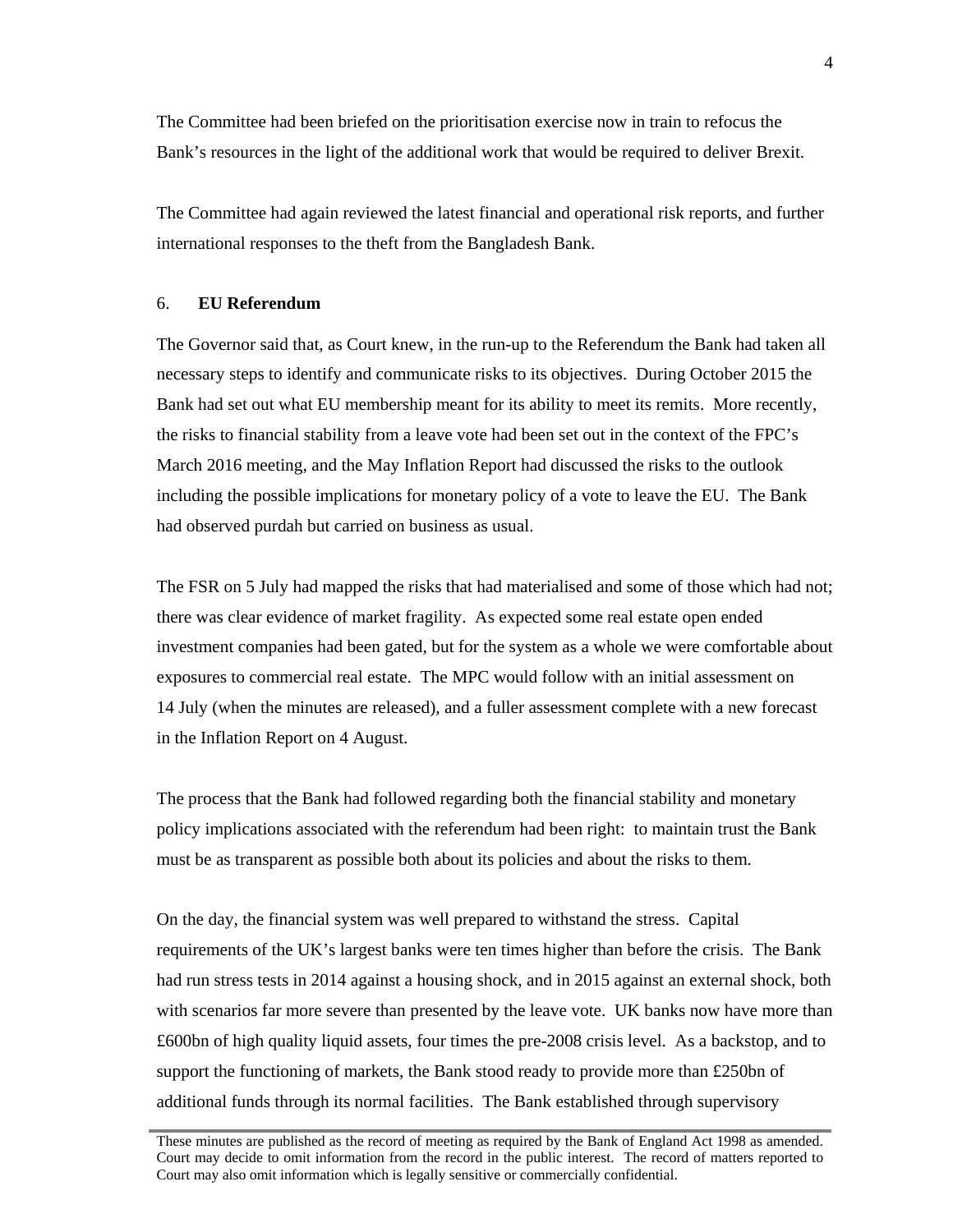contacts that the banks had limited their currency exposures ahead of the vote. So on the morning of 24 June the financial system was in a strong position: despite extremely high volumes, markets remained orderly, institutions used the Bank's facilities as expected and banks remained resilient in the face of uncertainty.

The Bank communicated that it expected institutions to draw on liquidity facilities as and when appropriate, and to draw on their own resources to provide credit, support markets and generally supply financial services to the real economy. In support of that, the FPC cut UK banks' counter-cyclical capital buffer to zero: this was worth £150bn of lending capacity.

In the meantime, to contain uncertainty and to support the UK negotiating position, the Bank had been very clear that nothing in financial regulation had changed as a result of the referendum (the UK remains a member of the EU, the law is the law, and rules are rules).

Sir Jon Cunliffe said that it was not clear that we had seen the end of shocks to the financial system. In previous episodes, it had taken time for shocks to fully unfold. So contingency planning was still required. In addition, although the terms of exit were uncertain, the Bank would need to consider the possible implications for the regulatory system and how to maintain its influence in the EU while the UK was still a member. In the light of this, there had been some initial work on resources and reprioritisation. The Bank would also need to consider how to provide reassurance to the 8% of Bank staff who were non-UK EU nationals.

Mr Habgood and the non-executive directors – some of whom had observed many of the relevant policy committee meetings - commented that the Bank had done an outstanding job in very difficult circumstances. The Bank's public statements before the Referendum had been grounded in discussions in the three independent policy committees, and the contingency planning had been comprehensive and effective. The Bank's profile had been unusually high, and that had attracted some criticism, but it was not considered realistic or appropriate that it should have said less ahead of the vote; and it could not have done more to reassure markets and the public at large afterwards. Directors noted that the Committees had been observed to have had discussions about appropriate policy reactions to emerging economic conditions; these would continue to develop as the data became clearer.

These minutes are published as the record of meeting as required by the Bank of England Act 1998 as amended. Court may decide to omit information from the record in the public interest. The record of matters reported to Court may also omit information which is legally sensitive or commercially confidential.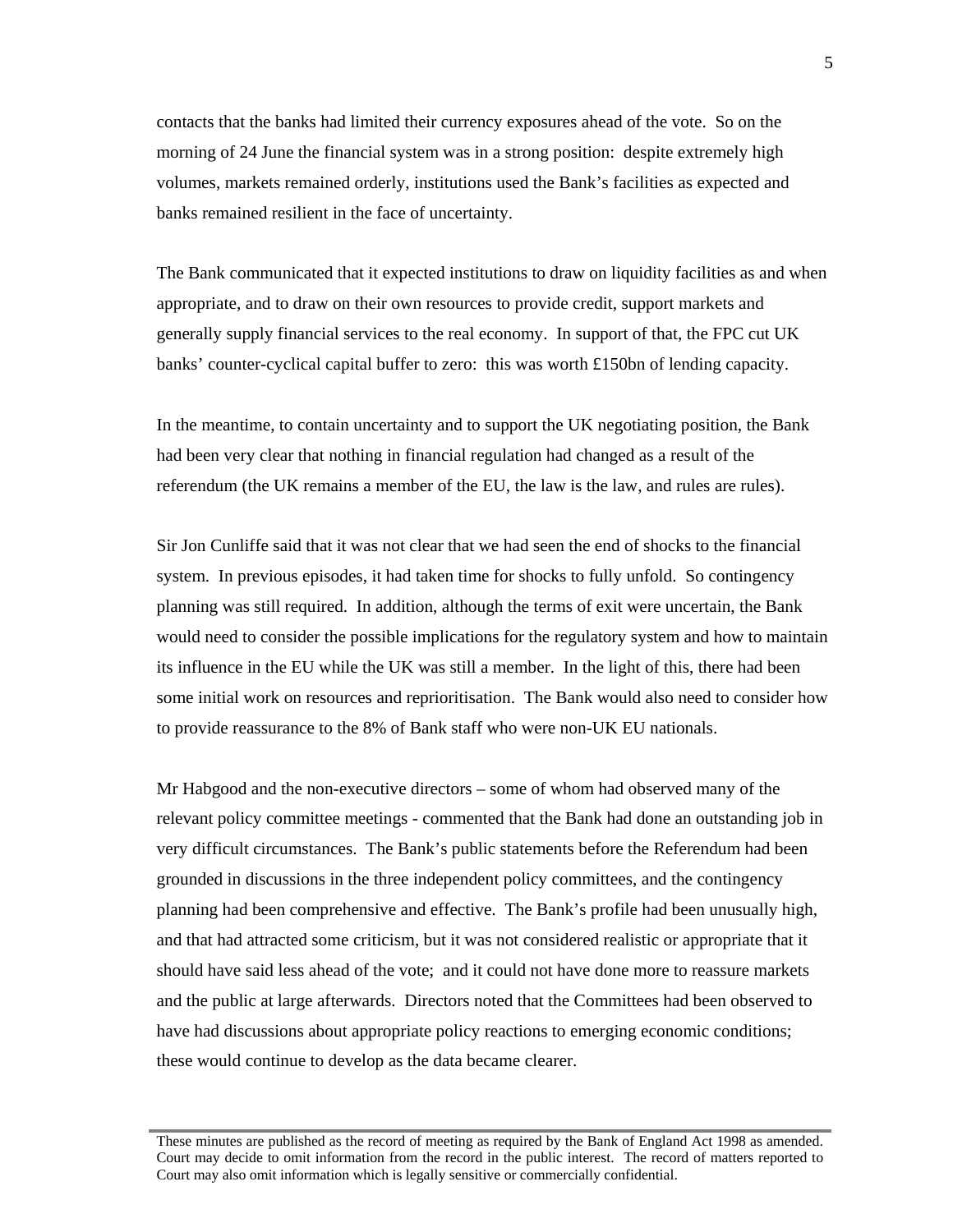## 7. **Investigations**

(Sonya Branch)

Ms Branch updated Court on the progress of the LIBOR trials and other investigations.

### 8. **PRA Board Awayday**

Mr Woods briefed Court on the PRA Board Awayday on 12 July. The main purpose had been to plan the transition to the Prudential Regulation Committee, following the coming into force of the relevant clauses of the Bank of England and Financial Services Act later in the year. He had taken the opportunity to outline his own priorities as new CEO: these included to make sure that supervisors were not distracted from prudential regulation by the work on Brexit or by a sense that the post-crisis work was somehow at an end and that they could relax on resilience and supervision. Personally he intended to find ways to delegate more responsibility while maintaining, under the PRC, a strong central control on policy.

The PRA Board had agreed in outline the terms of reference of the new Committee and a delegation structure which would be similar to the PRA Board's, though with much less focus on management and resources. The Governor added that the intention of the change had been to establish the PRC as a policy committee, equal in status to the MPC and the FPC, rather than a company board. The PRA would be a part of the Bank, and the Court would set its budget; though the PRC would have to adopt the budget and provide to the Chancellor assurance that the PRA's resources were adequate.

## 9. **Staff Survey Viewpoint Results**

(Joanna Place, David Bailey, Victoria Cleland, Gareth Ramsay, Martin Stewart and Simon Shellard)

Court reviewed the latest viewpoint survey, which had been completed by 78% of staff. Relative to the previous survey the results were very much improved, reflecting the actions that Court had endorsed a year previously. Out of the 39 questions, responses to 26 improved significantly and only one declined significantly. The decline was in "intention to stay for more than 5 years". Directors welcomed the results and especially the widespread acceptance that the Bank encouraged staff to "speak up". But they noted that the Bank was in many respects below the "UK Norm" benchmark and suggested focus on the areas where there remained a significant divergence.

These minutes are published as the record of meeting as required by the Bank of England Act 1998 as amended. Court may decide to omit information from the record in the public interest. The record of matters reported to Court may also omit information which is legally sensitive or commercially confidential.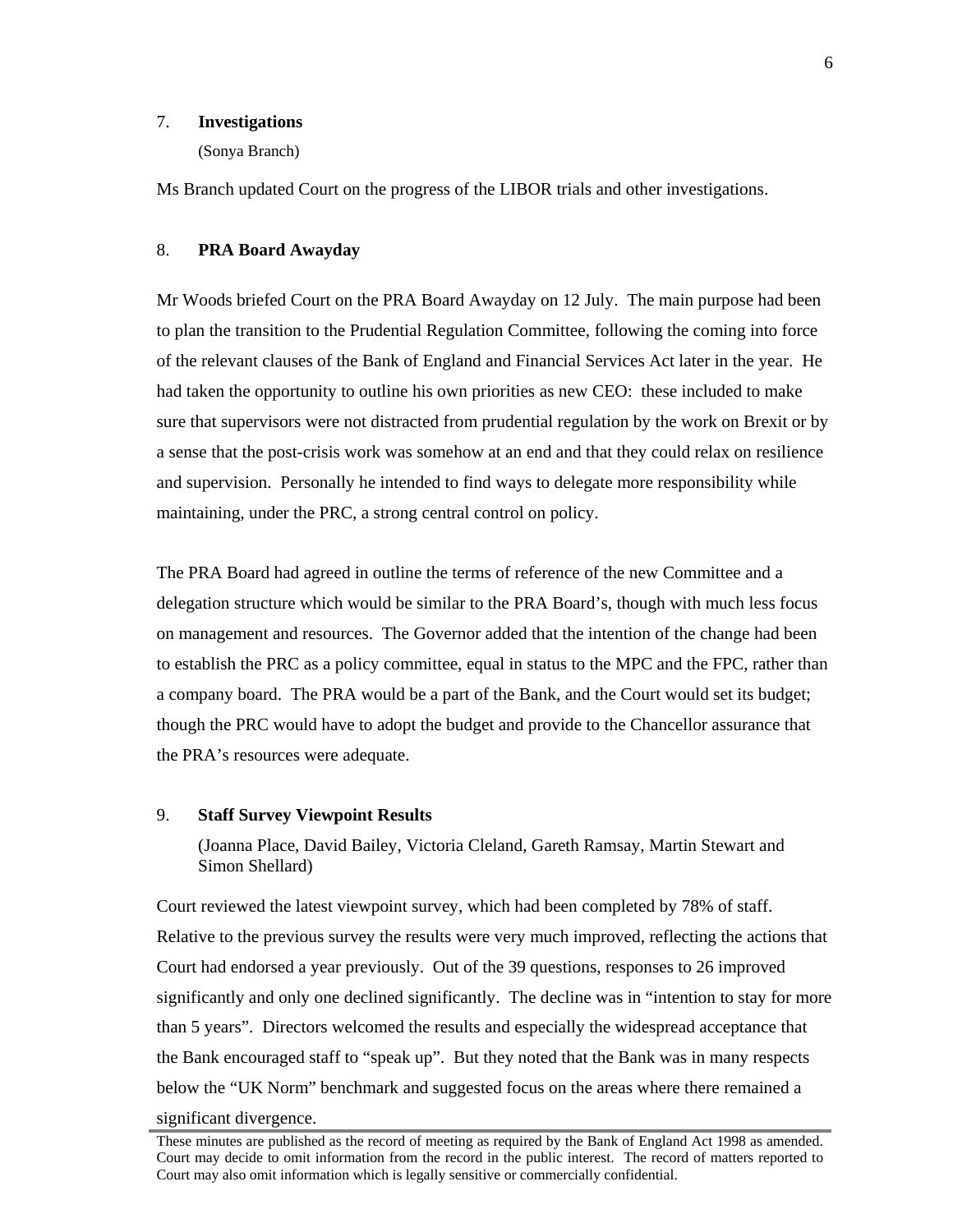#### 10. **HR Update**

### (Joanna Place)

Ms Place said that 2015/16 had seen numerous initiatives coming to fruition, including introduction of the Central Bank Qualification. A particular focus now was to strengthen management and leadership across the organisation, which would be particularly important given the changes that would be required to deliver Brexit. As part of that she would explore options for reducing layering and increasing management spans of control. Mr Habgood commented that the most important aspect of organisational design, at a time when the environment was uncertain and new requirements likely to come at short notice, should be agility.

#### 11. **Strategic Plan Performance Evaluation Overview Report**

(Emma Murphy and Katie Matthews)

Court noted the latest evaluation. There had been progress on all metrics and the plan would complete in early 2017. Work on the next strategic plan was under way. Court was concerned that progress on this should not be delayed by separate work on Brexit, rather it should incorporate Brexit as "business as usual".

### 12. **Quarterly Financial Review**

#### (Angela Durnin)

Court noted the financial review for the first quarter of 2016/17. Both income and costs were slightly below budget; net earnings were £51mn. The balance sheet increased by £2bn reflecting ILTR operations; and the off-balance sheet FLS increased by £1.7bn with new drawings ahead of the scheme deadline.

#### 13. **FEMR Implementation Report**

Dame Minouche Shafik noted the achievements of the FEMR project one year on. The SMR had been extended to FICC entities; regulatory references were under consultation; the FICC market standards board had been created; and a single global FX code had been introduced. Brexit introduced a new challenge – much of the market abuse regime was founded in EU law. To aid the early identification of future problems a joint Bank/FCA team had been formed.

These minutes are published as the record of meeting as required by the Bank of England Act 1998 as amended. Court may decide to omit information from the record in the public interest. The record of matters reported to Court may also omit information which is legally sensitive or commercially confidential.